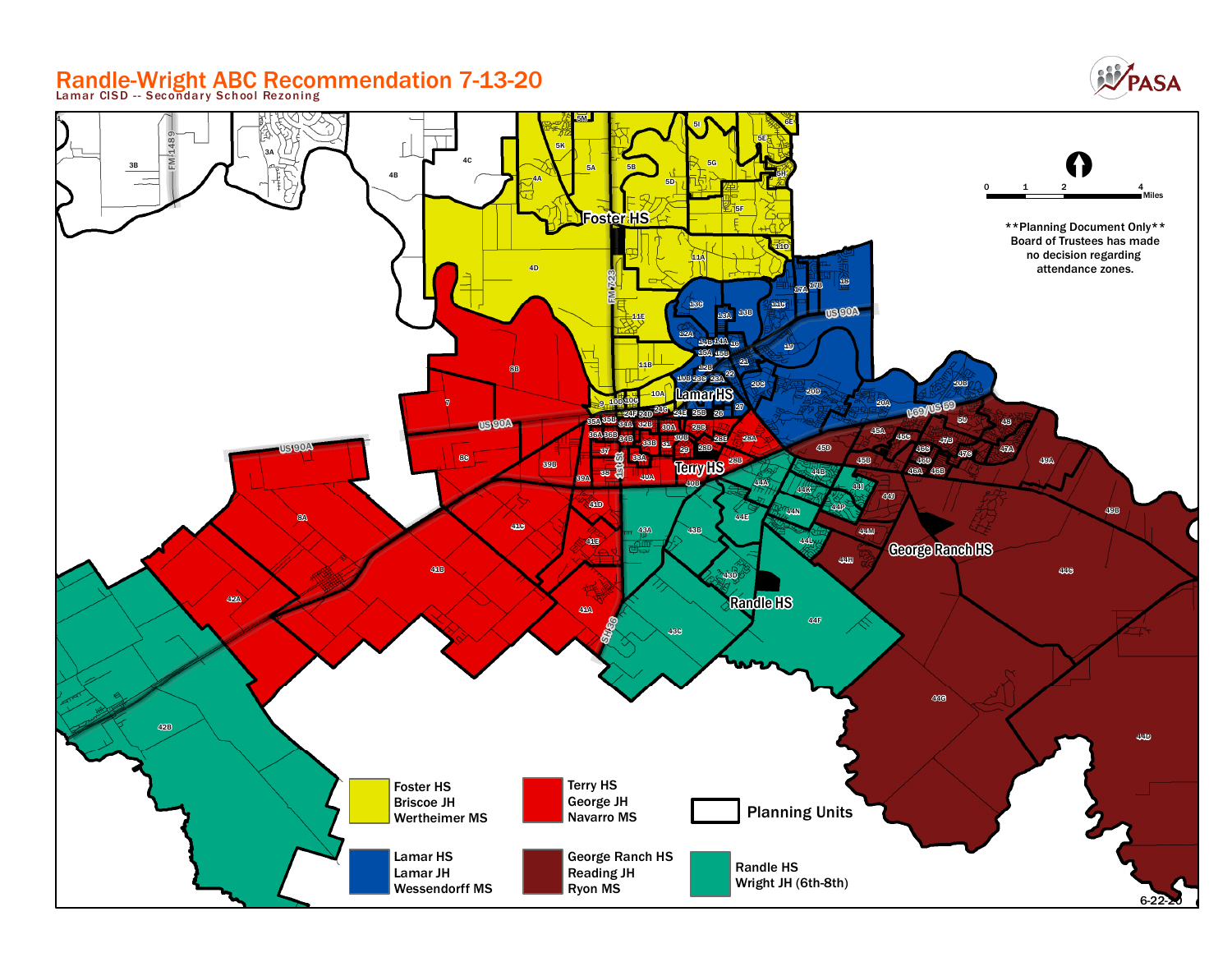### Randle-Wright ABC Recommendation 7-13-20 **Lamar CISD - - Secondar y School Rezoning**



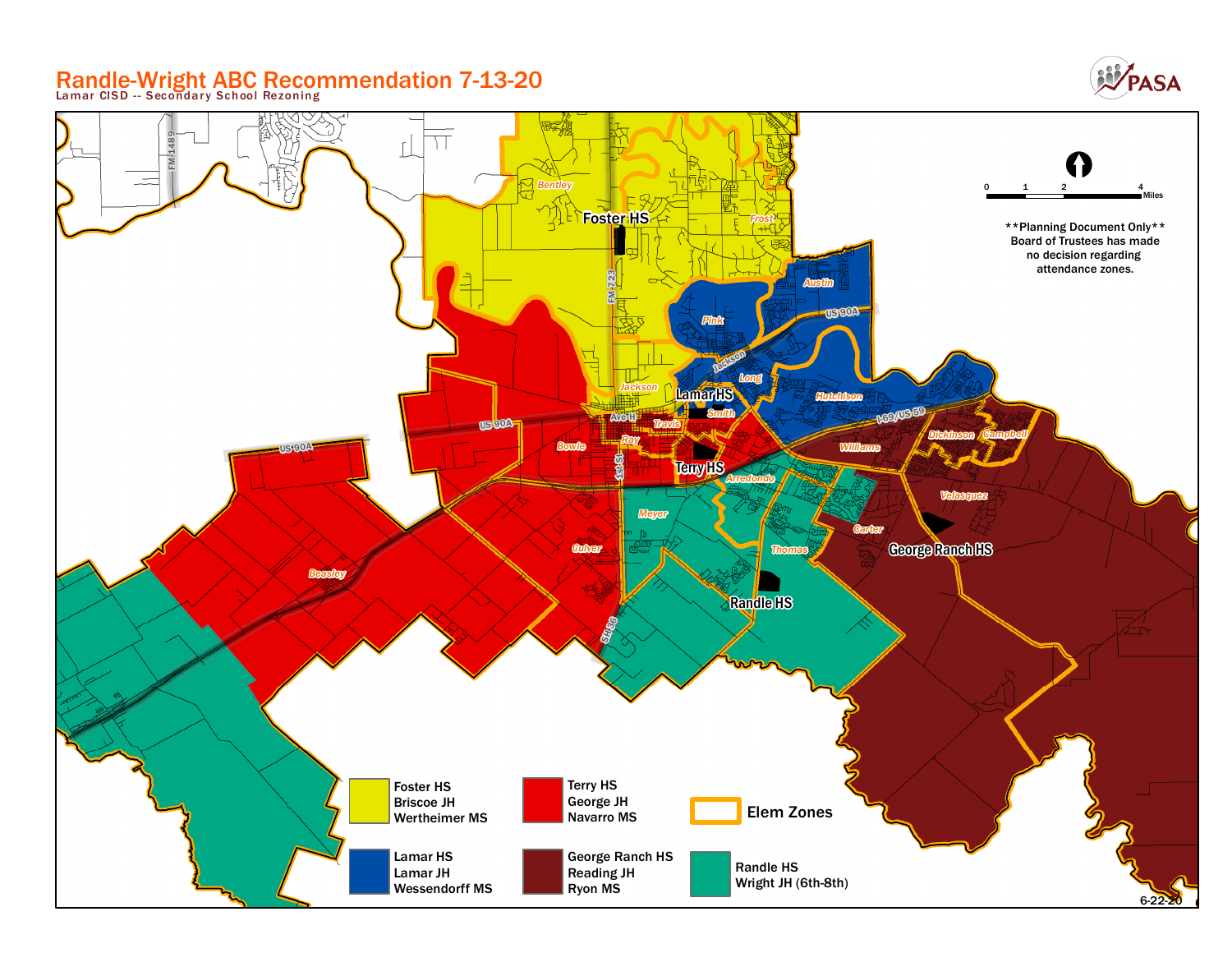# Randle-Wright ABC Recommendation 7-13-20

|                                                                    | 2021 |  |  |  |  |  |  | 2022 2023 2024 2025 2026 2027 2028                          | 2029 |
|--------------------------------------------------------------------|------|--|--|--|--|--|--|-------------------------------------------------------------|------|
| George Ranch 2,300 2,073 1,859 1,807 1,786 1,793 1,792 1,976 2,205 |      |  |  |  |  |  |  |                                                             |      |
| Lamar                                                              |      |  |  |  |  |  |  | 1,898 1,938 2,021 2,105 2,202 2,312 2,409 2,538 2,766       |      |
| Randle                                                             |      |  |  |  |  |  |  | 921 1,455 2,017 2,130 2,194 2,290 2,416 2,586 2,757         |      |
|                                                                    |      |  |  |  |  |  |  | Terry 2,137 2,105 2,046 2,108 2,186 2,217 2,338 2,513 2,708 |      |

### Projected Resident 9th-12th Grade Students

#### Ethnicity / SES Breakdown 2020-21 Elementary Feeders

|                 | Randle | George<br>Ranch | Lamar | Terry | <b>Foster</b> | <b>Fulshear</b> | <b>LCISD</b> |                | Randle | George<br>Ranch | Lamar | <b>Terry</b> |
|-----------------|--------|-----------------|-------|-------|---------------|-----------------|--------------|----------------|--------|-----------------|-------|--------------|
| Black           | 32%    | 23%             | 26%   | 13%   | 24%           | 21%             | 23%          | Arredondol     | 62%    |                 |       | 38%          |
| <b>Hispanic</b> | 43%    | 25%             | 53%   | 76%   | 32%           | 25%             | 43%          | <b>Beasley</b> | 32%    |                 |       | 68%          |
| White           | 17%    | 41%             | 15%   | 9%    | 32%           | 44%             | 26%          | Carter         | 62%    | 38%             |       |              |
| Asian           | 8%     | 11%             | 6%    | 2%    | 11%           | 8%              | 8%           | Culver         | 12%    |                 |       | 88%          |
| Other           | 1%     | 1%              | 1%    | 0%    | 1%            | 2%              | 1%           | Hutchison      |        |                 | 100%  |              |
|                 |        |                 |       |       |               |                 |              | Meyer          | 81%    |                 |       | 19%          |
| <b>EcoDis</b>   | 51%    | 25%             | 65%   | 74%   | 33%           | 25%             | 46%          | Smith          |        |                 | 62%   | 38%          |
|                 |        |                 |       |       |               |                 |              |                |        |                 |       |              |

# Resident EE-12th Grade Students **into Proposed Secondary Tracks**

|                | Randle | George<br>Ranch | Lamar | <b>Terry</b> |
|----------------|--------|-----------------|-------|--------------|
| Arredondo      | 62%    |                 |       | 38%          |
| <b>Beasley</b> | 32%    |                 |       | 68%          |
| Carter         | 62%    | 38%             |       |              |
| Culver         | 12%    |                 |       | 88%          |
| Hutchison      |        |                 | 100%  |              |
| Meyer          | 81%    |                 |       | 19%          |
| Smith          |        |                 | 62%   | 38%          |
| Williams       |        | 100%            |       |              |